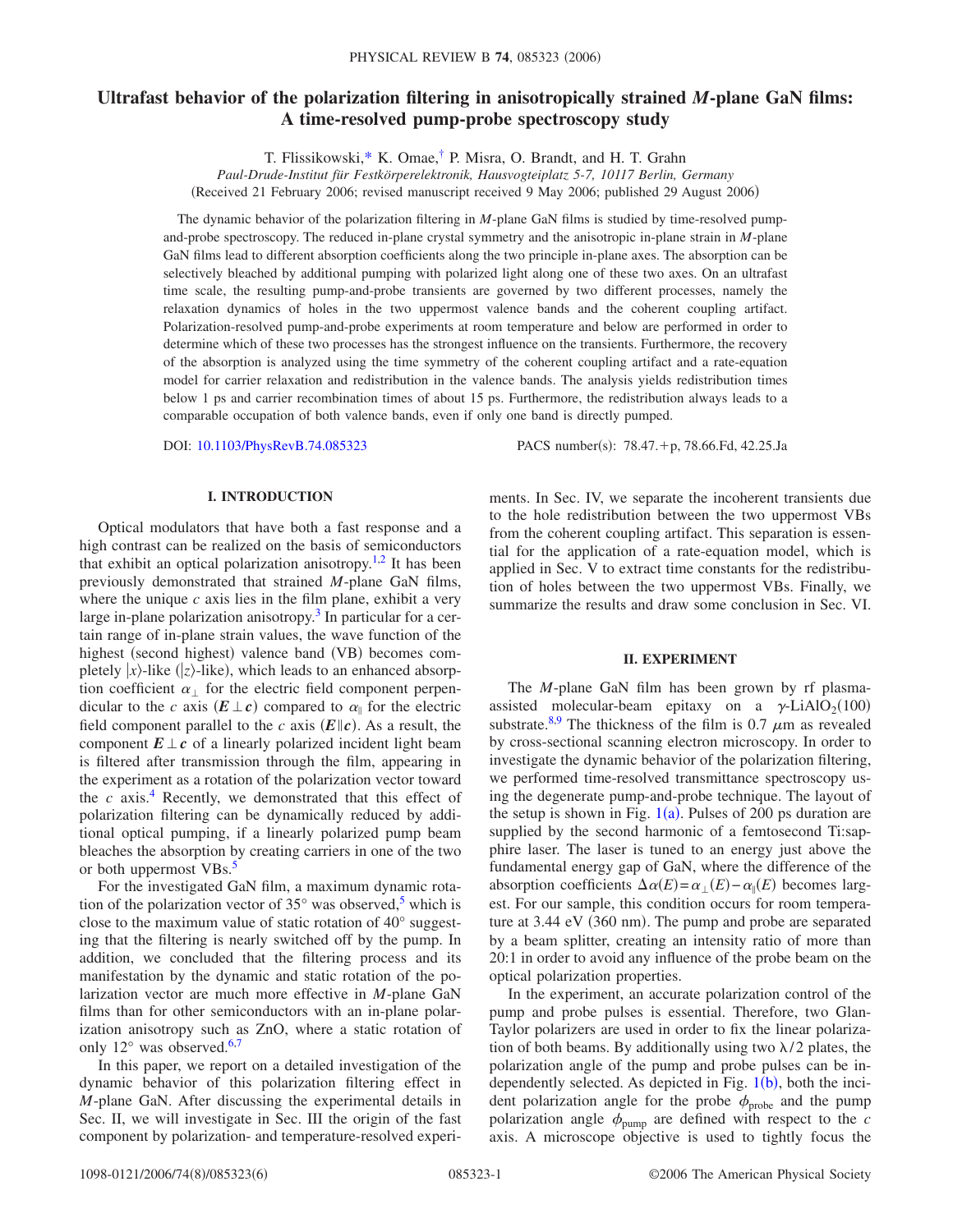<span id="page-1-0"></span>

FIG. 1. (a) Layout of the pump-and-probe setup described in the text. (b) Definition of the polarization geometry with respect to the sample axes.

pump and probe beam onto the sample. The maximum achieved excitation density is about  $5 \text{ mJ/cm}^2$ . For lowtemperature measurements, the sample is mounted in a standard helium flow cryostat. A second substrate is used to compensate the birefringence of the sample substrate. Depending on the experiment, either the transmitted probe signal is detected by a single photodiode connected to a lock-in amplifier or a Glan-Taylor analyzer is used to split the transmitted probe into its components  $E||c$  and  $E \perp c$  and both are simultaneously detected by two photodiodes and two lock-in amplifiers.

#### **III. FAST-TIME BEHAVIOR**

The pump-induced changes in the absorption coefficient  $\alpha$ can be quantified from the measured transmitted probe intensities  $I_m(\tau)$ , where  $m = \perp$  and  $\parallel$  correspond to  $E_{\text{probe}} \perp c$  and  $E_{\text{probe}}\|c$ , respectively, by the differential absorption coefficient

$$
\Delta \alpha_m(\tau) = \frac{1}{d} \ln \left( \frac{I_m(\tau)}{I_{0,m}} \right),\tag{1}
$$

where  $d$  denotes the film thickness,  $\tau$  the delay time between the pump and probe pulses, and  $I_{0,m}$  the transmitted probe intensity without the pump. Figure  $2(a)$  $2(a)$  shows  $\Delta \alpha_m$  measured for  $\phi_{\text{probe}} = 60^{\circ}$  and  $E_{\text{pump}} \perp c$ . First, if  $E_{\text{pump}} \perp c$ , the pump can only increase the occupation of the uppermost VB due to the polarization selection rules. Consequently, it is expected that only  $\alpha_{\perp}$  will be modulated, which is in contradiction to the experimental result shown in Fig.  $2(a)$  $2(a)$ , where  $\alpha_{\parallel}$  is also clearly time dependent. Second, for  $\Delta \alpha_{\perp}$  near  $\tau$  $=0$ , a fast component is visible with a time constant close to the resolution limit of the setup. This component also appears in  $\Delta \alpha_{\parallel}$ , if  $E_{\text{pump}} || c$  (not shown in Fig. [2](#page-1-1)), and is therefore directly correlated with the pump polarization. In Fig.  $2(b)$  $2(b)$ , we show the ratio  $\Delta \alpha_{\perp} / \Delta \alpha_{\parallel}$  in order to accurately determine the point in time where the fast decay is completed.

<span id="page-1-1"></span>

FIG. 2. (a) Pump-induced change of the absorption coefficients  $\alpha_m$  as a function of the delay time  $\tau$  for  $\phi_{\text{probe}} = 60^\circ$  and  $E_{\text{pump}} \perp c$ detected parallel (dashed line) and perpendicular to the *c* axis (solid line) at 300 K. (b) The ratio  $\Delta_{\alpha\perp}/\Delta_{\alpha\parallel}$  as a function of  $\tau$ . The arrow indicates the completion of the fast decay as described in the text.

The appearance of the fast component can be explained by the carrier redistribution between the two uppermost VBs or by the so-called coherent coupling artifact, which is well known in pump-and-probe experiments.<sup>10</sup> In case of the redistribution, carriers move from the VB that is excited by the pump to the other VB and vice versa. We denote the transfer time of the holes between the two uppermost VBs by  $\tau_{\perp \rightarrow \parallel}$ and  $\tau_{\parallel \rightarrow \perp}$  and the occupation of the highest (second highest) VB by  $f_{\perp}$  ( $f_{\parallel}$ ). The occupation  $f_m$  is related to the change in absorption by  $\Delta \alpha_m = \alpha_m f_m$ . The redistribution will take place until an equilibrium ratio of  $f_+ / f_{\parallel} \propto \tau_{+ \to \parallel} / \tau_{\parallel \to \perp}$  is reached. After the redistribution is completed, the ratio  $\Delta \alpha_{\perp} / \Delta \alpha_{\parallel}$  $= \alpha_{\perp} f_{\perp}(t) / [\alpha_{\parallel} f_{\parallel}(t)]$  remains constant, in agreement with the experimental observation shown in Fig.  $2(b)$  $2(b)$ . Note that the point in time for the completion of the redistribution, which is defined by the beginning of the constant part of the ratio in Fig.  $2(b)$  $2(b)$ , coincides with the completion of the fast decay in Fig.  $2(a)$  $2(a)$  for the pumped VB, which suggests that the fast component is a result of the carrier transfer from the pumped VB to the unpumped one.

Since in our case the pump and probe pulses are derived from the same laser, one should take into account the coherent coupling artifact, which appears if both pulses overlap in time. $11,12$  $11,12$  The coherent part of the pump-and-probe signal corresponds to the third-order polarization radiating in the direction of the transmitted probe. This can be viewed as a diffraction of part of the pump pulse into the probe direction. We will now identify the coherent nature of the fast component in Fig.  $2(a)$  $2(a)$  in order to distinguish it from the fast decay due to the carrier redistribution.

Since the coherent part of the pump-and-probe signal is a function of the third-order polarization created by the pump and probe pulses in the GaN film, it should strongly depend on the polarization of both beams with respect to each other. The intensity of the pump that is diffracted into the probe direction should be maximized if pump and probe are polarized parallel to each other, while it should be minimized if they are cross polarized. The method of comparing the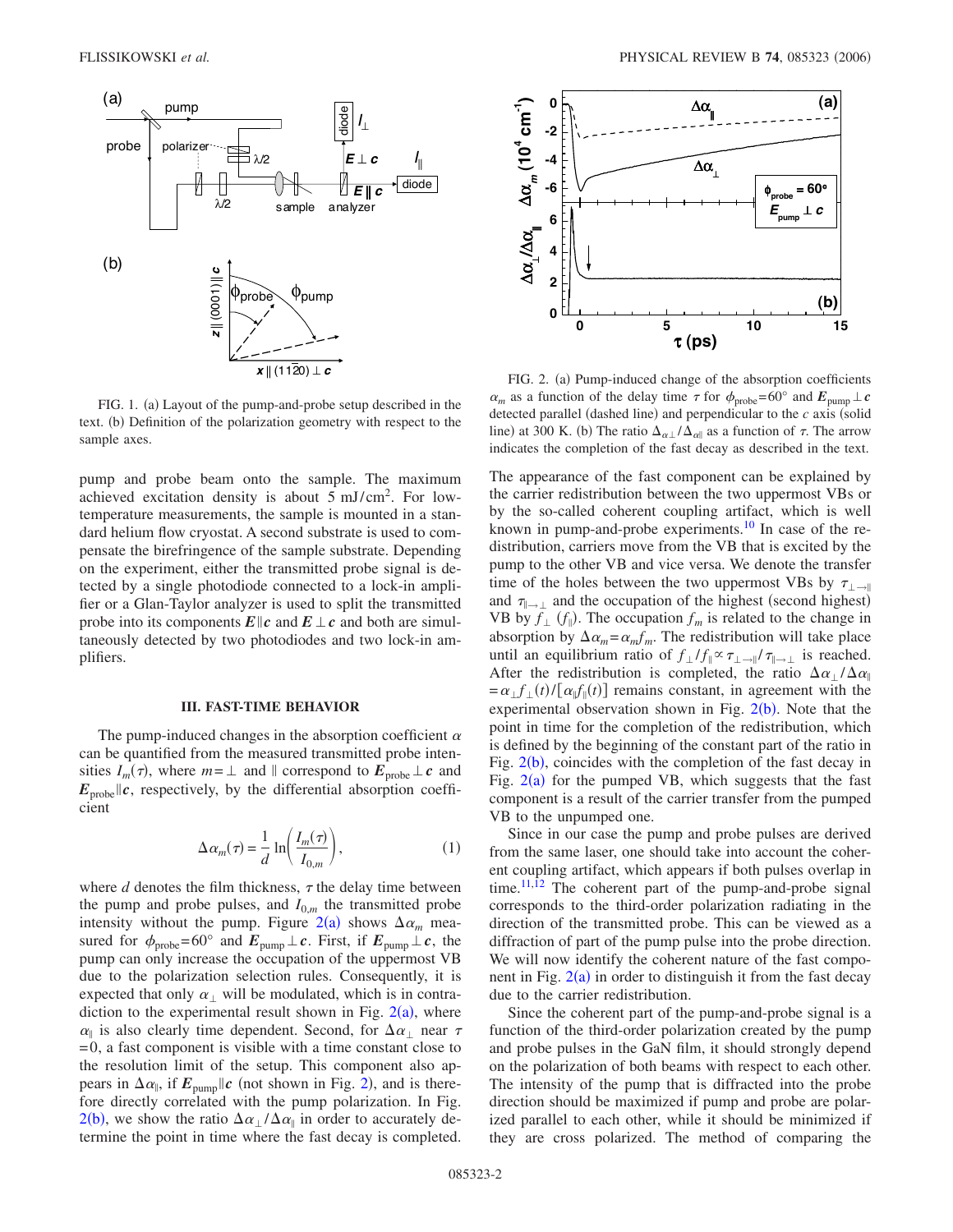<span id="page-2-0"></span>

FIG. 3. Transmitted probe intensity *I* for  $\phi_{\text{probe}} = 45^{\circ}$  as a function of  $\tau$  with  $E_{\text{pump}}|E_{\text{probe}}$  (solid line) and  $E_{\text{pump}}|E_{\text{probe}}$  (dashed line) at 300 K.

pump-and-probe transients for these two configurations is often used to identify the coherent nature of such transients[.10](#page-5-11) As discussed above, the *M*-plane GaN film also shows carrier redistribution between the two uppermost VBs. Therefore, for such a comparison, two polarization configurations should be used, which create on the one hand the same starting point for the redistribution, but on the other hand can reduce or enhance the coherent artifact. In order to investigate the effect of these polarization configurations, we measure two pump-and-probe transients for  $\phi_{\text{probe}} = 45^{\circ}$  with<br>either  $\phi_{\text{pump}} = 45^{\circ}$   $(E_{\text{pump}} || E_{\text{probe}})$  or  $\phi_{\text{pump}} = -45^{\circ}$  $\phi_{\text{pump}}$ =45° *(E*<sub>pump</sub> *|E*<sub>probe</sub>) or  $\phi_{\text{pump}}$ =−45°  $(E_{\text{pump}} \perp E_{\text{probe}})$ . Both angles of  $\phi_{\text{pump}}$  will lead to the same initial ratio of the occupation factors  $f_+ / f_{\parallel}$  so that the starting point for the redistribution will be the same, while the coherent artifact should be present only for  $E_{\text{pump}} || E_{\text{probe}}$ . In Fig. [3,](#page-2-0) the experimental results for these two polarization configurations are shown. The fast component, which is strongly pronounced for  $E_{\text{pump}} || E_{\text{probe}}$  ( $\phi_{\text{pump}} = 45^{\circ}$ ), almost completely disappears for  $E_{\text{pump}} \perp E_{\text{probe}}$  ( $\phi_{\text{pump}}$ =−45°). This demonstrates the predominant coherent nature of the fast component. A careful inspection of the trace for  $\phi_{\text{pump}}$ =−45° shows that a small part of the fast component is still visible, which can be either due to an inaccuracy of the cross-polarized geometry of the pump and probe or due to carrier redistribution. We separately determined the polarization accuracy of the setup to be better than 5%.

For  $E_{\text{pump}} \perp E_{\text{probe}}$ , the influence of the carrier redistribution can be studied in more detail by varying  $\phi_{\text{probe}}$  and  $\phi_{\text{pump}}$  in such a way that  $\phi_{\text{probe}}-\phi_{\text{pump}}=90^{\circ}$ . We can distinguish two cases. For  $\phi_{\text{probe}} = 0^{\circ}$  and  $90^{\circ}$ , the projection of the pump polarization onto the state that is probed vanishes so that the carrier redistribution cannot create a fast component in the probe signal. However, for  $\phi_{\text{probe}} \neq 0^{\circ}$  and 90°, the fast component can be created in the probe signal, which becomes largest for  $\phi_{\text{probe}} = 45^{\circ}$ . In Fig. [4,](#page-2-1) we show the pumpand-probe transients for seven different values of  $\phi_{\text{probe}}$  under the condition that  $E_{\text{pump}} \perp E_{\text{probe}}$ . A careful comparison of the traces for  $\phi_{\text{probe}} = 0^{\circ}$  and  $90^{\circ}$  with the traces for  $\phi_{\text{probe}}$  $=30^{\circ}$ , 45°, and 60° shows that the fast component that is

<span id="page-2-1"></span>

FIG. 4. Transmitted probe intensity *I* as a function of  $\tau$  for various values of  $\phi_{\text{probe}}$  keeping always  $E_{\text{pump}} \perp E_{\text{probe}}$  ( $\phi_{\text{probe}}$  $-\phi_{\text{pump}} = 90^{\circ}$  at 300 K.

present in the latter cases completely disappears in the former cases. The experimental results in Fig. [3](#page-2-0) clearly demonstrate that the cross polarization of the pump and probe will remove the coherent artifact. Nevertheless, as shown in Fig. [4](#page-2-1) for  $\phi_{\text{probe}} \neq 0^{\circ}$  and 90°, the hole redistribution can still create a fast component on the time scale of the coherent artifact, but with a much lower amplitude.

Since the main intensity of the fast component is due to the coherent coupling artifact, we expect a strong dependence of the amplitude of the coherent artifact on the sample temperature. At low temperatures, scattering processes are generally reduced so that dephasing appears on a longer time scale. Since a long dephasing time will increase the thirdorder nonlinear polarization, it will enhance the amplitude of the fast component.<sup>12[,13](#page-5-14)</sup> In Fig. [5,](#page-2-2) we show the component of the transmitted probe perpendicular to the *c* axis for  $E_{\text{pump}} \perp c$  at four different temperatures a function of  $\tau$ . Since

<span id="page-2-2"></span>

FIG. 5. Corrected transmitted probe intensity  $I'_{\perp}$  as a function of  $\tau$  for  $\phi_{\text{probe}}$ =60° and  $E_{\text{pump}} \perp c$  recorded at different temperatures as indicated. Inset, pump-induced change in  $I'_{\perp}$  as a function of temperature *T* for overlapping pulses at  $\tau = 0$  ps (filled squares) and at  $\tau$ =0.6 ps (dots), where the fast decay is completed.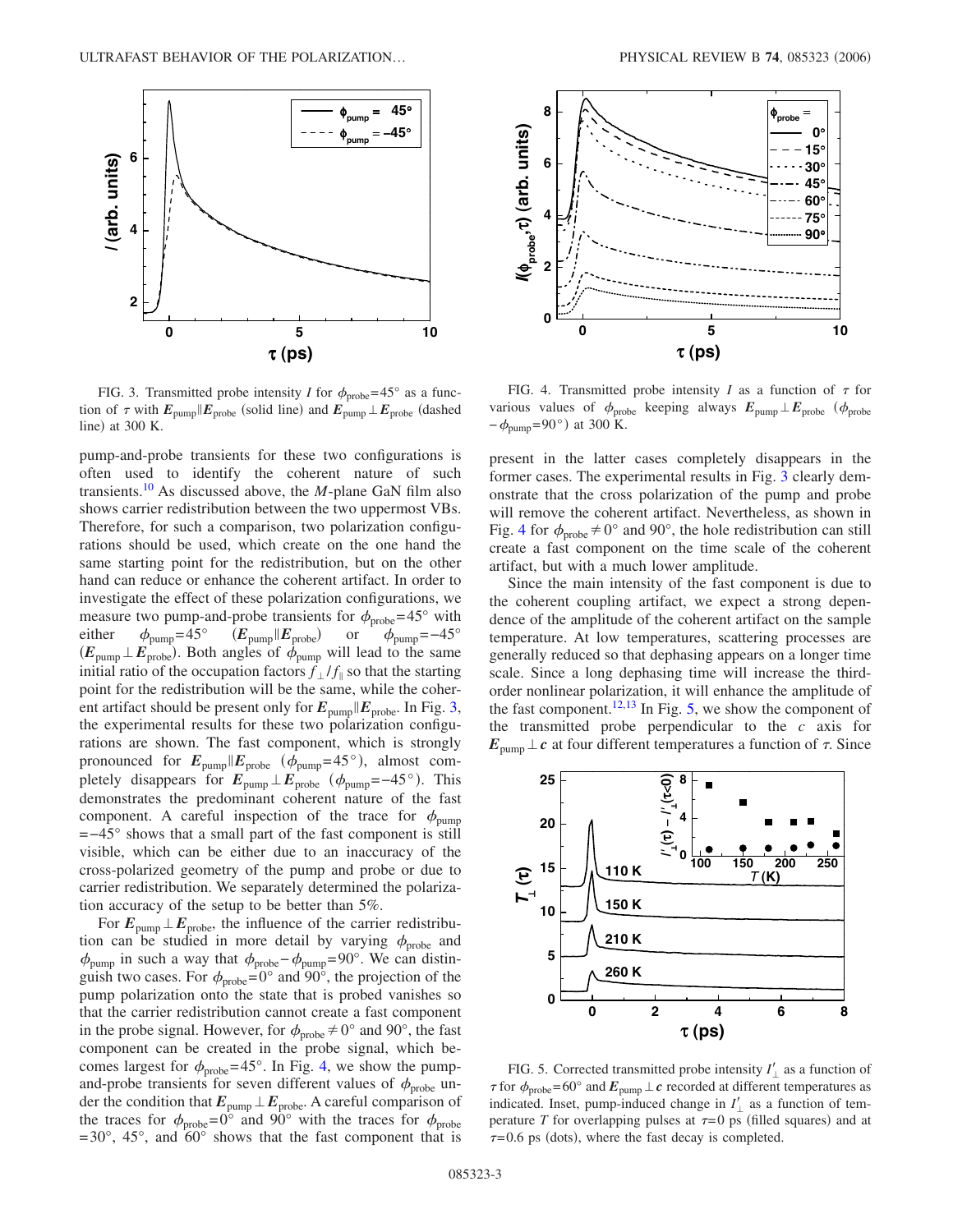our sample exhibits a spatial inhomogeneity, we found slightly different ratios  $T_{\parallel}/T_{\perp}$  of the transmittances for different spot positions on the sample. In addition, due to the optical quality of the back side of the sample, the total transmission also varies with the spot position on the sample. We use a metal film on the sample surface with holes of 20  $\mu$ m diameter in order to mark the positions where the experiments are performed. This is important because a variation of the temperature slightly changes the position of the sample with respect to the optical axis of the experiment. However, the diameter of the holes is still larger than the excitation spot so that additional corrections are necessary. Therefore, we plot in Fig. [5](#page-2-2) the normalized intensity  $I'_{\perp}(\tau)$  $=I_{\perp}(\tau)/I_{\perp,\text{static}}$ , where  $I_{\perp}(\tau)$  denotes the measured intensity and  $I_{\perp,static}$  the transmitted intensity without any pumping. Figure [5](#page-2-2) clearly shows that if the temperature is reduced from 260 to 110 K the amplitude of the fast component is significantly enhanced. In the inset of Fig. [5,](#page-2-2) the pumpinduced change of  $I'_{\perp}(\tau)$  is shown for the maximum at  $\tau=0$ (filled squares) and for  $\tau = 0.6$  ps (dots), where the fast decay is nearly completed. The inset of Fig. [5](#page-2-2) demonstrates that the pump-induced change of  $I'_{\perp}(\tau=0 \text{ ps})$  becomes about three times larger if the temperature is reduced from 260 to 110 K, while the amplitude for the slow decay  $I'_{\perp}(\tau=0.6 \text{ ps})$  remains approximately the same. The observed temperature behavior clearly reveals the expected dependence discussed above. We conclude from both results, the polarization dependence and the temperature behavior, that the fast component is mainly due to the coherent coupling artifact.

## **IV. SEPARATION OF THE COHERENT ARTIFACT FROM THE HOLE REDISTRIBUTION**

After demonstrating the origin of the fast component, it is necessary to extract more detailed information on the dynamic behavior of the redistribution between the two uppermost VBs from the pump-and-probe transients. For a detailed analysis of the dynamics, it is important to simultaneously measure  $I_{\perp}(t)$  and  $I_{\parallel}(t)$  by separate detectors exciting only one transition (e.g.,  $E_{\text{pump}} \perp c$ ) by the pump. Therefore, we use the original polarization configuration from Fig. [2.](#page-1-1) However, the transients in Fig. [2](#page-1-1) are still masked by the coherent coupling artifact so that further data processing is indispensable in order to separate the coherent coupling artifact from the pump-induced changes in the absorption. For our sample, the dephasing time is expected to be very short, i.e., on the time scale of the length of the laser pulse, so that we can follow the approach of Heinz *et al.*[14](#page-5-15) and use the time symmetry property of the coherent coupling artifact to separate it from the incoherent change in the absorption. In our case, where the propagation directions of the pump and probe are almost collinear, the total signal in the probe direction can be divided in two parts,

$$
I_m(\tau) = I^c(\tau) + I'_m(\tau),\tag{2}
$$

where *I <sup>c</sup>* denotes the intensity contribution of the coherent coupling artifact and *I'* denotes the one of the incoherent part of the transmitted probe. For the remainder of this paper, we

<span id="page-3-1"></span>

FIG. 6. (a) Transmitted probe intensity  $I_m$  as a function of  $\tau$ detected parallel (circles) and perpendicular (squares) to the  $c$  axis. (b) Antisymmetric part of the transmitted probe intensity  $I_m^a$  as a function of  $\tau$  as determined from the measured data (circles and squares) in (a) using Eq. ([9](#page-4-1)). The solid lines in (a) and (b) indicate the fits to the model described in the text.

will assume that the pump and probe are collinear. In this case, the coherent part can be written  $as^{14,15}$  $as^{14,15}$  $as^{14,15}$ 

<span id="page-3-0"></span>
$$
F^{c}(\tau) \approx |e_{\text{pump}} \cdot e_{\text{probe}}|^{2} \int \int_{-\infty}^{\infty} \text{Re}[E(t)E^{*}(t-\tau)]R^{c}(t-t')
$$
  
 
$$
\times [E(t')E^{*}(t'-\tau)]dt'dt,
$$
 (3)

where *e* denotes a unit vector in the direction of linear polarization of the corresponding beam,  $R<sup>c</sup>$  the coherent response function of the system, and  $E(t)$  the envelope function of the electric field, which is assumed to be the same for the pump and probe fields. The important point is that Eq.  $(3)$  $(3)$  $(3)$ can be shown to be symmetric with respect to the delay time  $\tau$ , which yields  $I^c(\tau) = I^c(-\tau)$ . In contrast, the incoherent part  $I'_m(\tau)$  does not contain a time-symmetric part. Therefore, looking at the antisymmetric part of the response

$$
I_m^a(\tau) = \frac{1}{2} [I_m(\tau) - I_m(-\tau)] = \frac{1}{2} [I'_m(\tau) - I'_m(-\tau)],
$$
 (4)

the coherent artifact is completely removed, and we can use the antisymmetric part to extract the time constants for the redistribution. In Fig.  $6(a)$  $6(a)$ , the measured transmitted probe intensities  $I_m$  (circles and squares) for an incident polarization angle of  $\phi_{\text{probe}} = 60^{\circ}$  $\phi_{\text{probe}} = 60^{\circ}$  $\phi_{\text{probe}} = 60^{\circ}$  are shown, while in Fig. 6(b) the corresponding antisymmetric functions  $I_m^a$  are plotted.

### **V. RATE-EQUATION MODEL**

In order to extract the characteristic time constants for the redistribution, we apply a two-level rate-equation model to describe the carrier transfer between the two uppermost VBs. Figure [7](#page-4-0) summarizes the energy level structure together with the possible transitions, which were taken into account. Depending on  $\phi_{\text{pump}}$ , the pump can create holes in the highest

*I*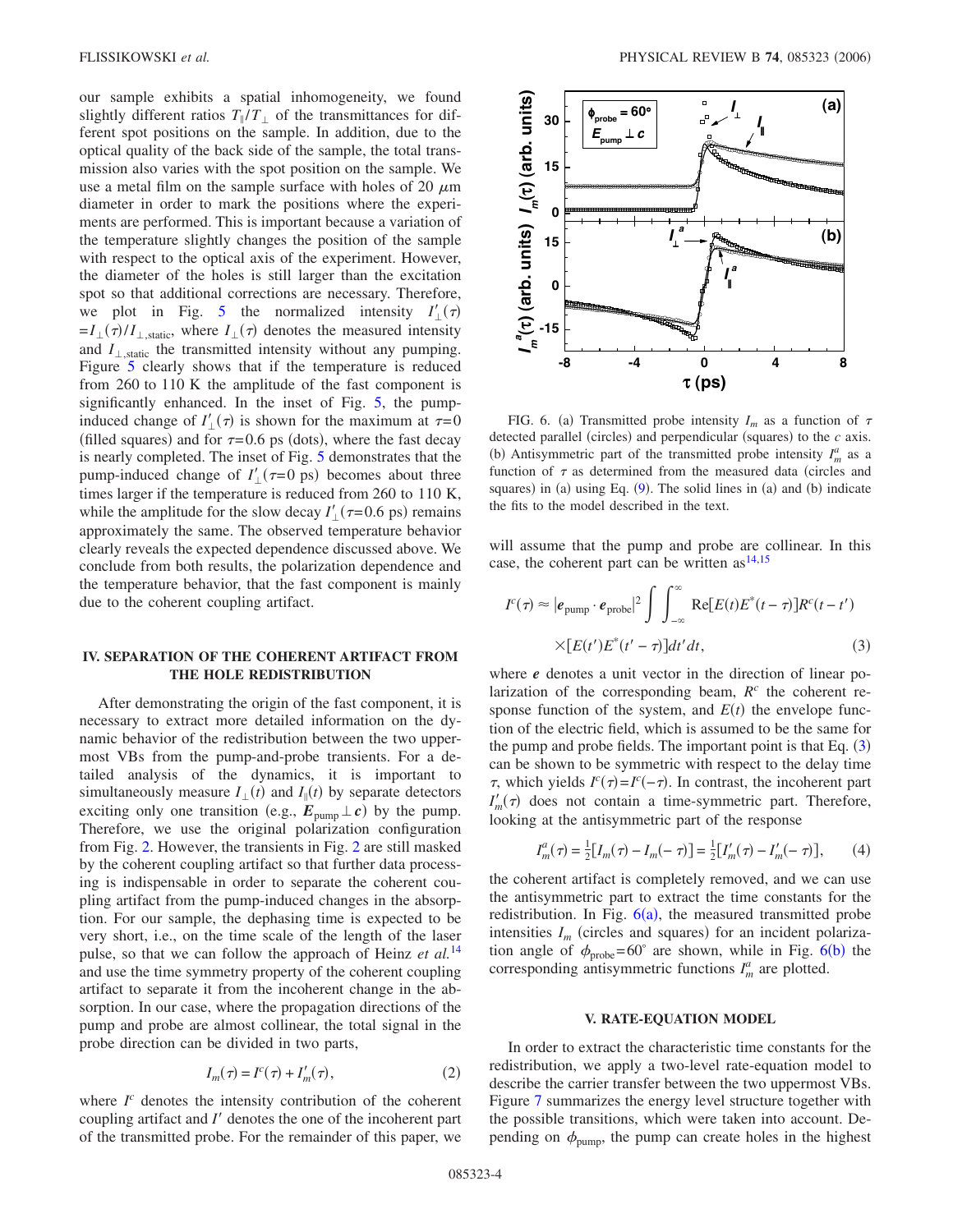<span id="page-4-0"></span>

FIG. 7. Schematic diagram of the band structure introducing the decay times  $\tau_{\perp}$  and  $\tau_{\parallel}$  as well as the redistribution times  $\tau_{\perp \rightarrow \parallel}$  and  $\tau_{\parallel \rightarrow \perp}$  used in the rate equations of the hole redistribution model.

 $(\perp)$  and/or second highest (||) VB by exciting the appropriate transition. Since we perform degenerate pump-and-probe experiments, both transitions can be only driven with the same energy so that these transitions will occur at slightly different **k** values. After redistribution of the holes with the characteristic times  $\tau_{\perp \rightarrow \parallel}$  and  $\tau_{\parallel \rightarrow \perp}$  and further relaxation, the electron-hole pairs recombine near **k**=0 with the recombination times  $\tau_{\perp}$  and  $\tau_{\parallel}$ . Under these conditions, the time derivative of the density of holes  $p_m$  in the two uppermost VBs is given by

<span id="page-4-2"></span>
$$
\dot{p}_{\parallel} = G_{\parallel}(\tau, \hbar \omega, \phi_{\text{pump}}) (1 - e^{-(1 - f_{\parallel})\alpha_{\parallel} d}) - \frac{p_{\parallel}}{\tau_{\parallel}} + \frac{(1 - f_{\parallel})p_{\perp}}{\tau_{\perp \to \parallel}}
$$

$$
- \frac{(1 - f_{\perp})p_{\parallel}}{\tau_{\parallel \to \perp}}, \tag{5}
$$

$$
\dot{p}_{\perp} = G_{\perp}(\tau, \hbar \omega, \phi_{\text{pump}}) (1 - e^{-(1 - f_{\perp})\alpha_{\perp} d}) - \frac{p_{\perp}}{\tau_{\perp}} - \frac{(1 - f_{\parallel})p_{\perp}}{\tau_{\perp \to \parallel}}
$$
  
+ 
$$
\frac{(1 - f_{\perp})p_{\parallel}}{\tau_{\parallel \to \perp}}, \tag{6}
$$

where  $G_m$  denotes the generation rate,  $f_m = p_m / P_m$  the occupation numbers, and  $P_m$  the effective density of states in the VBs. Since the pump-induced change of the absorption coefficient is correlated with the occupation of the state and not with the carrier density, Eq.  $(5)$  $(5)$  $(5)$  can be rewritten in terms of the occupation numbers  $f_m$  resulting in

<span id="page-4-3"></span>
$$
\dot{f}_{\parallel} = g_{\parallel}(\tau, \hbar \omega, \phi_{\text{pump}}) (1 - e^{-(1 - f_{\parallel})\alpha_{\parallel} d}) - \frac{f_{\parallel}}{\tau_{\parallel}} + \frac{(1 - f_{\parallel})}{\beta} \frac{f_{\perp}}{\tau_{\perp \to \parallel}}
$$

$$
- (1 - f_{\perp}) \frac{f_{\parallel}}{\tau_{\parallel \to \perp}}, \tag{7}
$$

<span id="page-4-4"></span>
$$
\dot{f}_{\perp} = g_{\perp}(\tau, \hbar \omega, \phi_{\text{pump}}) (1 - e^{-(1 - f_{\perp})\alpha_{\perp} d}) - \frac{f_{\perp}}{\tau_{\perp}} - (1 - f_{\parallel}) \frac{f_{\perp}}{\tau_{\perp \to \parallel}} \n+ \beta (1 - f_{\perp}) \frac{f_{\parallel}}{\tau_{\parallel \to \perp}},
$$
\n(8)

using  $g_m = G_m / P_m$  and  $\beta = P_{\parallel} / P_{\perp}$ , the latter being of the same order of magnitude as  $\alpha_{\parallel}/\alpha_{\perp}$ .

<span id="page-4-1"></span>The transmitted probe intensity is related to the occupation  $f_m$  by  $I_{m,\text{calc}} = I_{0,m} \exp\{-\left[1 - f_m(\tau)\right] \alpha_m d\}$  so that the corresponding antisymmetric function is given by

$$
I_{m,\text{calc}}^{a}(\tau) = \frac{I_{0,m}}{2} (\exp\{-[1 - f_m(\tau)]\alpha_m d\} - \exp\{-[1 - f_m(-\tau)]\alpha_m d\}).
$$
 (9)

The solid lines in Fig.  $6(b)$  $6(b)$  correspond to a fit of  $I_m^a$  using Eq.  $(9)$  $(9)$  $(9)$ , where the system of Eqs.  $(7)$  $(7)$  $(7)$  and  $(8)$  $(8)$  $(8)$  is solved numerically. In addition, we used the constraint  $I_{m,\text{calc}}(\tau < -1 \text{ ps})$  $=I_m(\tau=-1 \text{ ps})$  to reproduce the measured transients in Fig.  $6(a)$  $6(a)$ . The fit yields values for the radiative lifetimes  $\tau_m$  of about 15 ps, which are in agreement with the measured PL decay times. For the ratio of the effective density of states, we find a value of  $\beta$ =0.5. This value is somewhat larger than the ratio of  $\alpha_{\parallel}/\alpha_{\perp} = 0.23$  as independently determined in a cw-absorption experiment.<sup>16</sup> For the redistribution times, we found  $\tau_{\perp \rightarrow \parallel} = 0.44$  ps and  $\tau_{\parallel \rightarrow \perp} = 0.23$  ps. This indicates, that the hole redistribution between the two uppermost VBs is indeed very fast and efficient. It supports the observation of Omae *et al.*<sup>[5](#page-5-6)</sup> that the change of the absorption coefficients becomes nearly independent of the pump polarization after the fast decay is completed. Due to the efficient hole redistribution, which is much faster than the carrier recombination time, the ratio of  $f_{\perp}/f_{\parallel}$  is proportional to the ratio  $\tau_{\perp \rightarrow \parallel}/\tau_{\parallel \rightarrow \perp}$ . As expected, the determined ratio  $\tau_{\perp \rightarrow \parallel}/\tau_{\parallel \rightarrow \perp}$ =1.9 is larger than one, because due to energy conservation the transition of carriers from the second highest VB to the highest VB becomes more probable than the transition in the opposite direction. This conclusion is supported by the temperature dependence of  $\tau_{\perp \rightarrow \parallel}/\tau_{\parallel \rightarrow \perp}$ , which increases by about a factor of 2 as compared to the room-temperature value with decreasing temperature down to 15 K. However, this ratio is not as large as expected, which is probably due to the high Fermi level originating from the large excitation density.

#### **VI. SUMMARY AND CONCLUSIONS**

We have investigated the origin of the fast component of optically induced absorption transients for an *M*-plane GaN film on  $\gamma$  LiAlO<sub>2</sub>(100) at different temperatures. The fast component is dominated by the coherent coupling artifact. This is an important result for fast optical switching applications if the signal and the trigger are not coherent. Nevertheless, by separating the response into a symmetric (coherent artifact) and antisymmetric part (absorption bleaching), we determined the time constants of the hole redistribution between the two uppermost VBs by fitting the antisymmetric part to a rate-equation model. We observe a very efficient